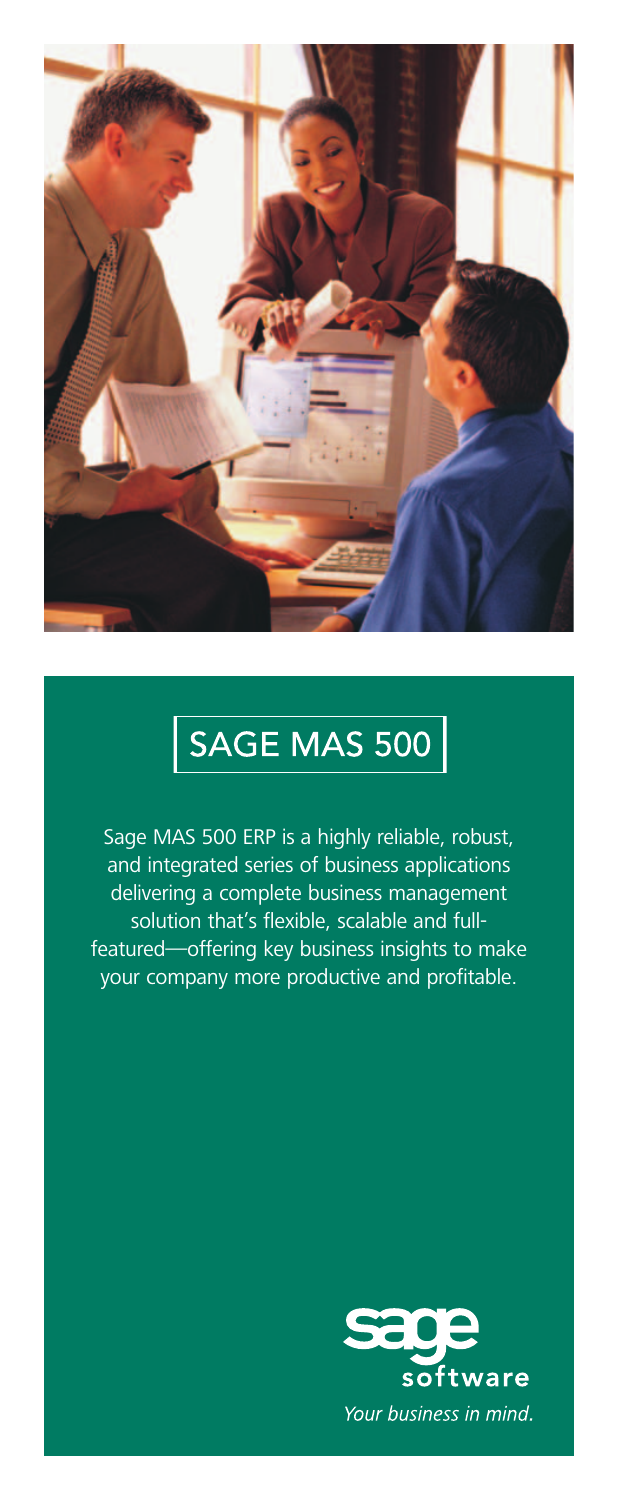

*"Sage MAS 500 has allowed us to boldly go where we never thought we could. It has increased our productivity by 100 percent, saved us the work of two data entry people, and made us so successful that we've had to hire three new sales account executives. And these are just the gains we've seen in our first nine months."*

> Chris Holmes Director of IT Decipher, Inc.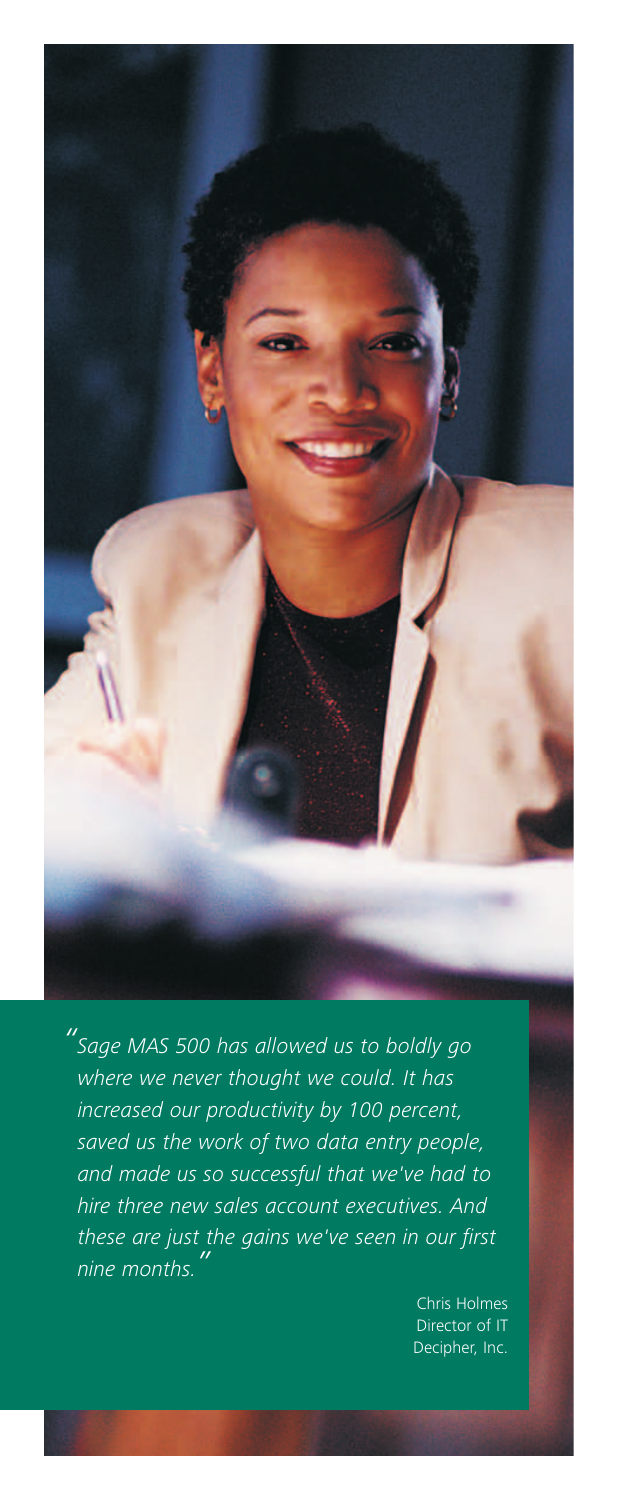# *Sage MAS 500 ERP*

Sage MAS 500 offers a full range of products for a complete business systems solution:

### **FINANCIALS AND PROJECT ACCOUNTING**

Sage MAS 500 offers deep accounting functionality and superior usability, ensuring critical information is available on demand. The seamless integration with popular desktop productivity tools and the Internet, make it an ideal solution for the ever-changing needs of today's growing businesses. Sage MAS 500 also offers powerful functions to help control projects, including the tracking of time and expense information. This helps prevent cost overruns, increases cash flow, and ultimately generates bottom-line savings with maximum profitability.

### **CRM AND E-BUSINESS**

Sage MAS 500 includes powerful, Web-based modules that provide your salespeople, customers, and senior staff with timely information and system access. The CRM system, tightly integrated with the back office, provides customers and salespeople with access to place orders and manage their accounts. Our solution also provides lead management and forecasting tools to streamline the sales process. All in all, Sage MAS 500 gives customers the opportunity to significantly enhance both the productivity of the sales organization and customer satisfaction.

#### **DISTRIBUTION**

Sage MAS 500 provides advanced distribution capabilities that minimize carrying costs while maximizing product availability. Automated supply chain and warehouse management processes integrate solidly with demand forecasting to maximize your inventory control and profits. With features that support multi-warehouse configurations, as well as multi-site customers, Sage MAS 500 is optimized for a wide variety of distributors.

#### **MANUFACTURING**

The Sage MAS 500 manufacturing package is designed for many different industries. It handles production from raw materials through finished goods—working seamlessly with the accounting and distribution modules and pinpointing the areas where you can save time and money, while providing exceptional customer service.

Sage MAS 500 takes inquiry, drill-down, monitoring, and data analysis to a whole new level with out-of-the-box business intelligence tools including Business Insights Analyzer, Business Insights Explorer, Business Alerts, Crystal Reports®, Web Reports, and integration with desktop productivity tools.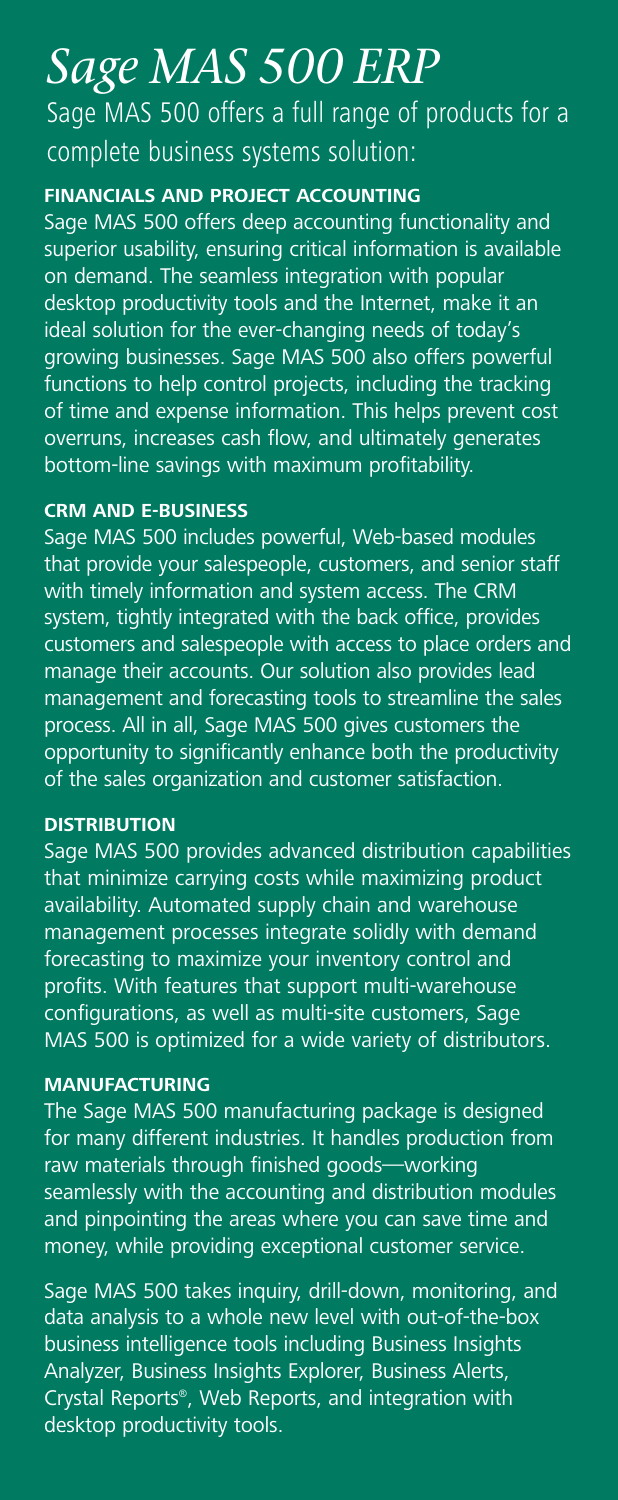### **Human Resources and Payroll**

Sage MAS 500 offers cost-saving Human Resources, Payroll, and Attendance modules. These powerful modules allow you to automate HR and compliance activities, and also provide easy-touse payroll management and tracking.

## **Customization and Integration**

Every Sage MAS 500 module is built to allow customization and integration. World-class customization tools provide a foundation for Visual Studio.NET business application development, and include software controls, tools, wizards, and utilities. In addition, Data Porter, Data Migration, built-in import utilities, and Software Development Kit integration tools provide access to Sage MAS 500 data for seamless integration to third-party solutions.

# *Customer Insights— One Road to Success*

## Integrated Applications Provide the Complete Solution

## **Customer Relationship Management**

Evolving software applications are promising to transform customer relationships by improving awareness throughout your organization. Not only is our goal to connect businesses to their customers, but also to ensure that a business is connected from the inside out.

Sage MAS 500 enables a level of integrated customer relationship management (CRM) that equips companies with the front office capabilities they need to manage the demands of today's competitive business environment.

## **■** *eSalesforce and eCustomer*

In a competitive economy, empowering your employees with the tools they need to provide superior customer service will set you apart from the competition. An easy-to-use Web-based application, eSalesforce provides complete customer account management, whether your employees are in the office, at home or on the road. The eSalesforce module puts all the customer information they need, such as order, shipment, credit, payment, and commission information, in one place. The eCustomer module provides similar functionality to your customers, reducing telephone calls and enhancing their ability to keep track of their business with you.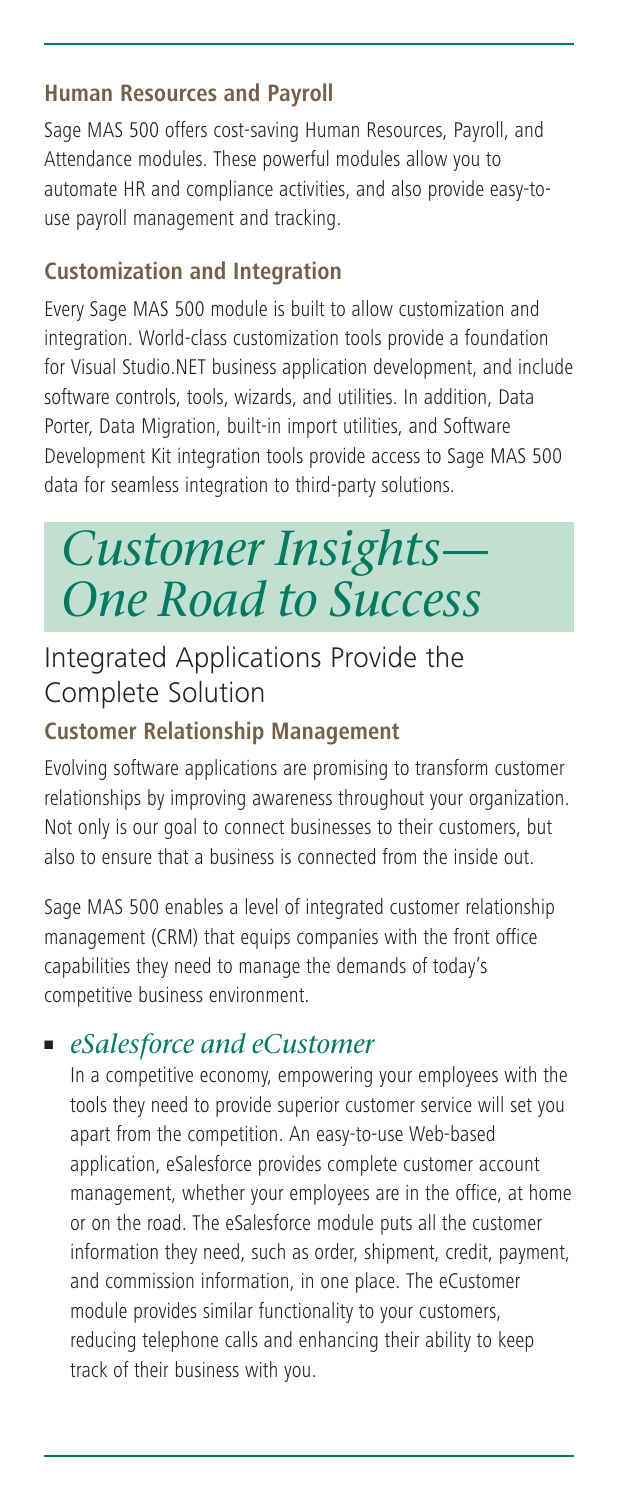

*Business Insights Analyzer users have the ability to organize, graph, and format summarized information within the Sage MAS 500 system. The new Business Insights Explorer (BIE) module is tightly integrated to the Analyzer users have the ability to organize, graph,* **and format summarized information within the Sage MAS 500 system. The new Business Insights Explorer (BIE) module is tightly integrated to the Analyz** 

## **■** *Sage CRM SalesLogix*

## **Sage CRM SalesLogix Sales**

Sage MAS 500 integrates with its sister product line, Sage CRM SalesLogix, to provide even more customer-centric solutions. These solutions manage all aspects of your sales cycle and standardize key sales functions by automating activities such as account and opportunity management, quotation and proposal generation, scheduling, forecasting, and reporting. They also provide sophisticated analytical tools and full-scale marketing campaign management to identify the most profitable customers and shorten the sales cycle.

### **Sage CRM SalesLogix Support**

With the costs of acquiring new customers 5-10 times higher than retaining them, support solutions designed to build lasting relationships and customer loyalty can have a tremendous impact on your bottom line.

*"There's no way we could have complied with Sarbanes-Oxley regulations without Sage MAS 500. The system gives us the checks, balances, and security controls we need for total accountability."*

> Mark Chollett Director of Technology Wiseco Piston, Inc.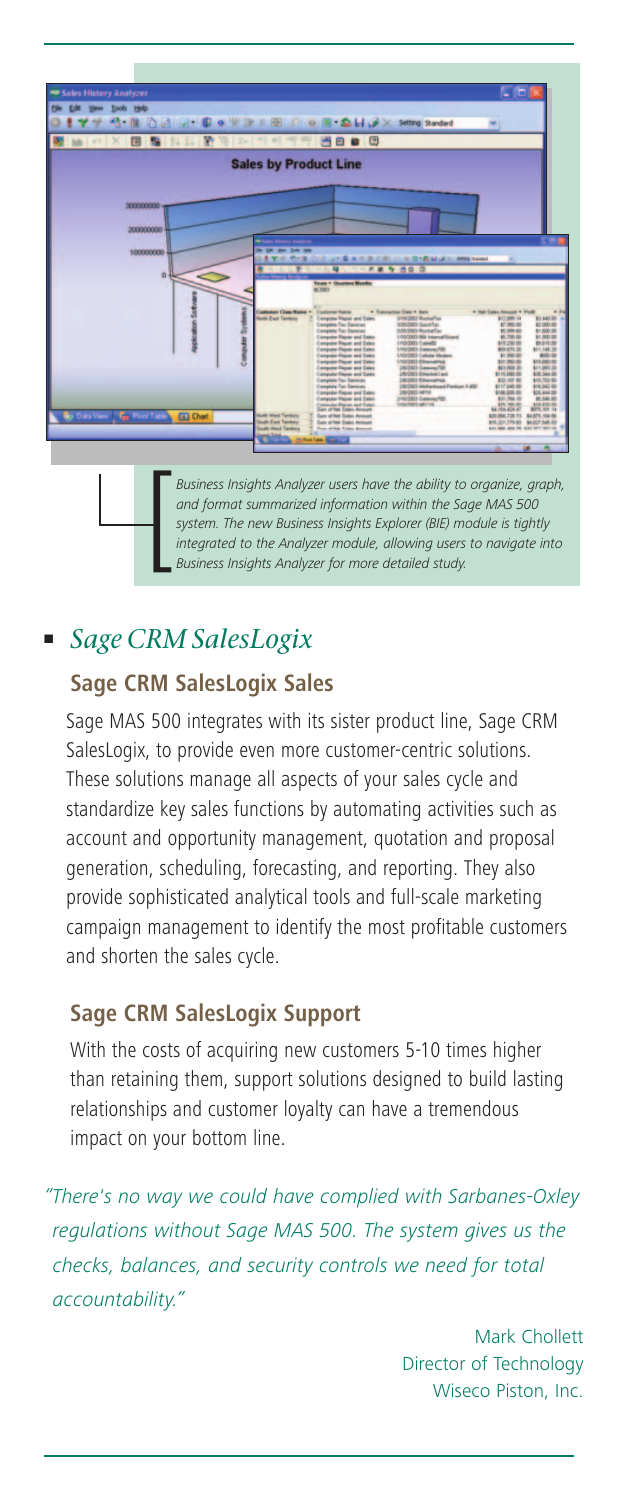# *Integrated Back Office Applications Provide a Complete Solution*

Through its superior utilization of SQL Server technology, Sage MAS 500 can deliver key business benefits, deep financial functionality, and outstanding usability through powerful back office solutions. These include industry-leading financial management and project accounting solutions, as well as advanced inventory, distribution and manufacturing capabilities.

## **More Than Just Accounting—Financial Insights**

Operating at the core of Sage MAS 500, fully integrated financial software provides you with insightful information gathered from your data and presented with advanced analysis capabilities and presentation-quality reporting. The financial series includes the following modules:

- **■** Accounts Payable
- **■** Accounts Receivable
- Advanced Consolidations
- **■** Allocations
- **■** Cash Management
- **■** eExecutive
- **■** Sage FAS Fixed Asset
	- FAS Asset Accounting
	- FAS Asset Inventory
- **■** Financial Reporting
- **■** General Ledger
- **■** Multicurrency Management
- **■** Web Reports

These scalable and flexible applications come with an easy-to-use graphical user interface and streamlined customization capabilities that can reduce data errors and integrate multiple processes on the desktop. Advanced reporting capabilities, including the ability to track key performance indicators, publish reports to the Web, and drill into data, empower your managers to make real-time decisions. Moreover, eExecutive allows management to review top-level financial and performance information in an online format anytime, anywhere.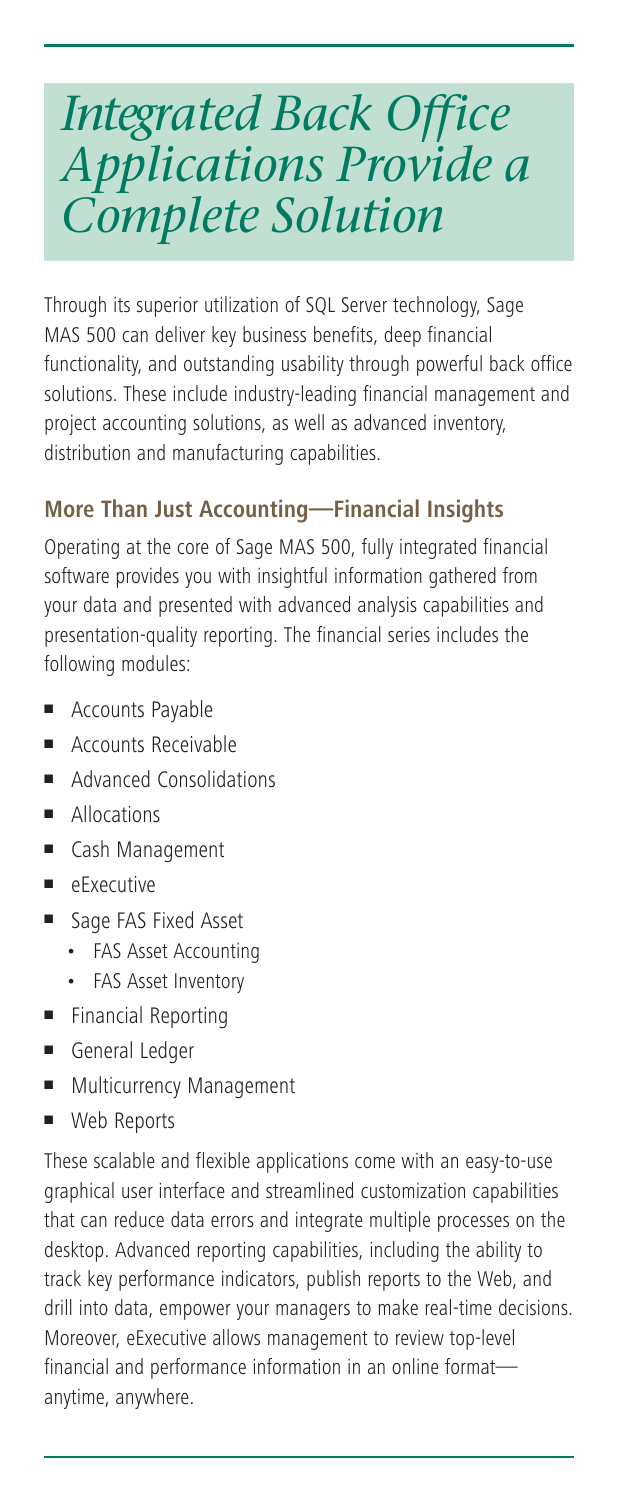## **Robust Distribution for a Rich Bottom Line**

Sage MAS 500 lets you reduce inventory carrying costs while optimizing product availability for superior customer service. With the ability to analyze and report up-to-the-minute information on your inventory, Sage MAS 500 can help anticipate change, even manage inventory across warehouses. Advanced forecasting features integrate with automated supply chain and warehouse management processes to minimize overhead and material costs. Modules available include:

- Advanced Kitting
- **■** eOrder
- **■** Inventory Management
- Inventory Replenishment (with forecasting and automated procurement)
- Product Configurator
- **■** Purchase Order
- **■** Sales Order
- **■** Warehouse Management
- **■** Shipment Processing

Designed by industry experts, every aspect of distribution system integration has been considered—warehouse management, shipping, supply chain management, and e-commerce. These solutions integrate your sales demand requirements with your supply chain to manage all aspects of sales, inventory management, and automated procurement.



*The business-to-business e-commerce module, eCustomer, offers the power, flexibility, and ease of use for you and your clients to conduct* The business-to-business e-co-customer, offers the power,<br>exase of use for you and your<br>business over your Web site.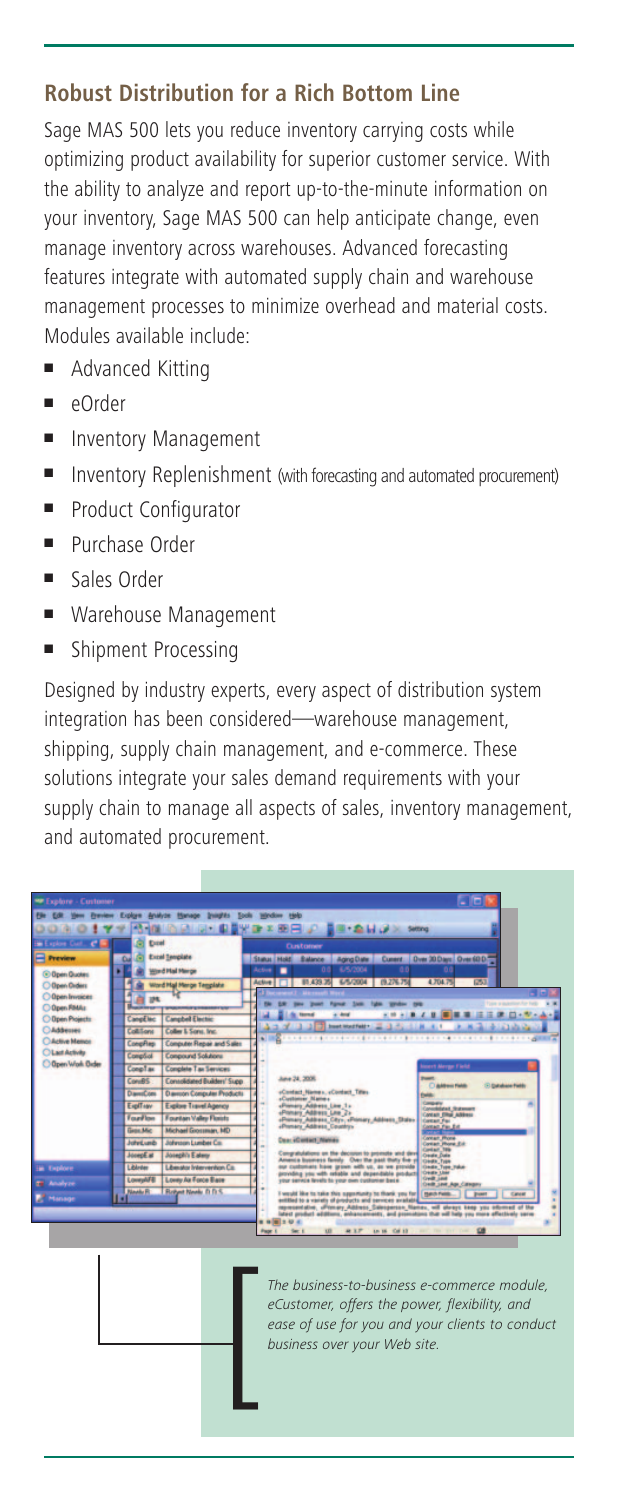*"Sage MAS 500 is doing the same work as our tier-one product, but for only 75 percent of the cost."*

```
Roger Smith
Vice President of Finance and Information Technology
```
Luzenac America, Inc.

## **Cutting-Edge Manufacturing Technology**

When demand hits, it's crucial that manufacturing is ready and able to deliver. Sage MAS 500 provides a complete solution that represents the next generation in manufacturing software delivering the information you need in the format you want and transforming it into valuable business intelligence. This insight translates into every aspect of your business, including customer service, vendor performance and production quality. Manufacturing modules include:

- **■** Light Manufacturing
- Advanced Planning and Scheduling
- **■** Engineering Change Management
- **■** Estimating
- Advanced Manufacturing
- Material Requirements Planning
- Product Configurator
- Shop Floor Control

One of the key advantages of the manufacturing solution is the rules-based advanced planning and scheduling system. The APS module allows companies to manage multiple production schedules by facility, conduct what-if analysis of the manufacturing process, and manage machine and tool resources in real time. Advanced, industry-standard scheduling rules help companies meet critical deadlines while providing enough flexibility to handle real world demands such as last-minute priority jobs and unexpected machine downtime.

## **Project Accounting Controls Projects with Exceptional Flexibility**

Effective project management enables professional services firms and corporate IT departments to achieve operational excellence through the unique ability to control people, projects, and budgets with exceptional flexibility. Project Accounting's comprehensive rate matrix and estimating facilities, with the added capability for remote time and expense entry (offline or through the Internet), generates more revenue at a lower cost, eliminates wasted hours, and produces more bottom-line savings. The Sage MAS 500 project accounting modules support best-practices project management.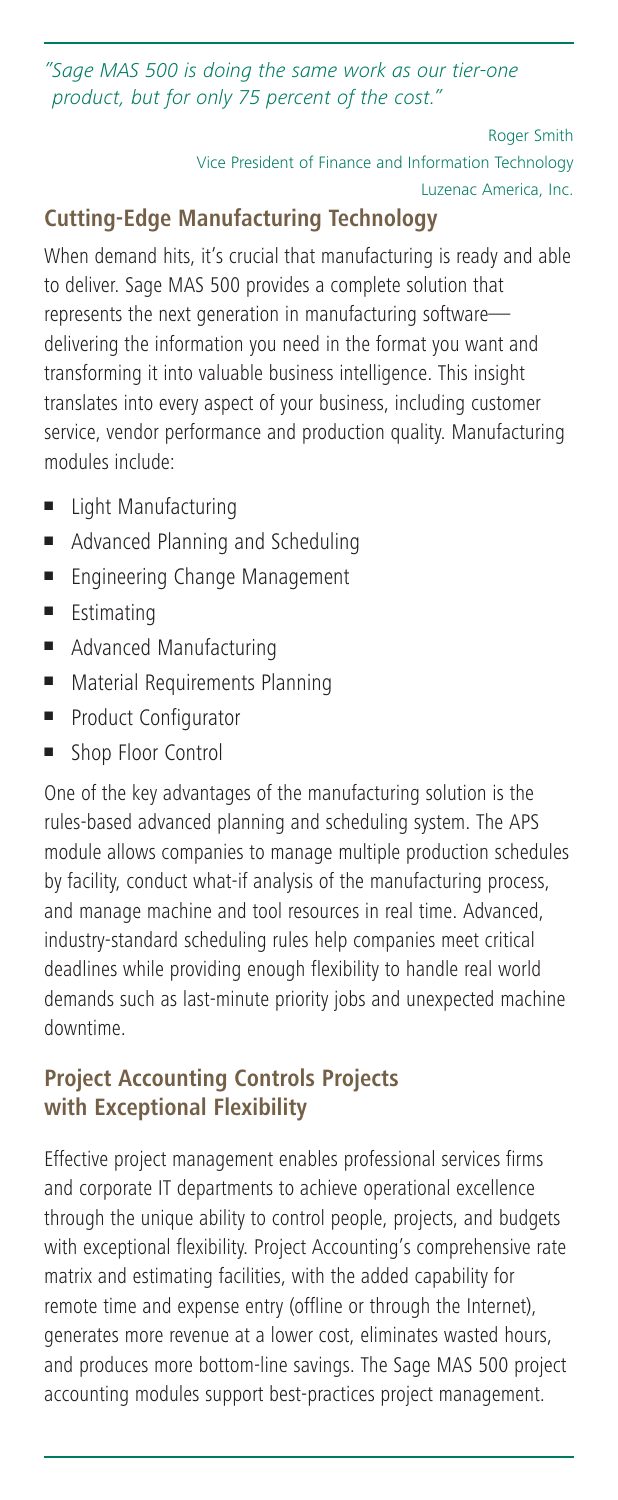Project accounting modules include:

- **■** Sage TimeSheet
- **■** Microsoft Project Link
- **■** Project Accounting

## **Market Leading Human Resource and Payroll Management**

Accurately administrating a company's work force is vital to its success and growth. Sage Software recognizes this vital need by offering powerful human resources (HR) solutions:

- **■** Sage Abra
	- Abra Payroll
	- Abra HR
	- Abra Attendance

The Sage MAS 500 Abra HR module allows companies to manage information based on their unique HR structure and needs. Data is entered just once and shared with the entire system—leaving time to address other strategic business issues. Payroll is fully integrated with HR allowing benefits administration and attendance plan management to automatically update with payroll processing.

Abra Attendance offers easy setup, management, and monitoring of multiple variations of employee attendance plans. You can enable

automatic recording of incident-based time off (jury duty, bereavement, etc.) as well as regular time off (vacation, illness and holidays). This information can then be used both for employee reporting and payroll calculations.

*"Sage MAS 500 has improved our inventory systems, reduced manual processes, and given us the exact information we need for managing our manufacturing operations. It's been responsible for a lot more smiling faces—including mine."*

Melissa Wilson Customer Service Manager Arc-diversified, Inc.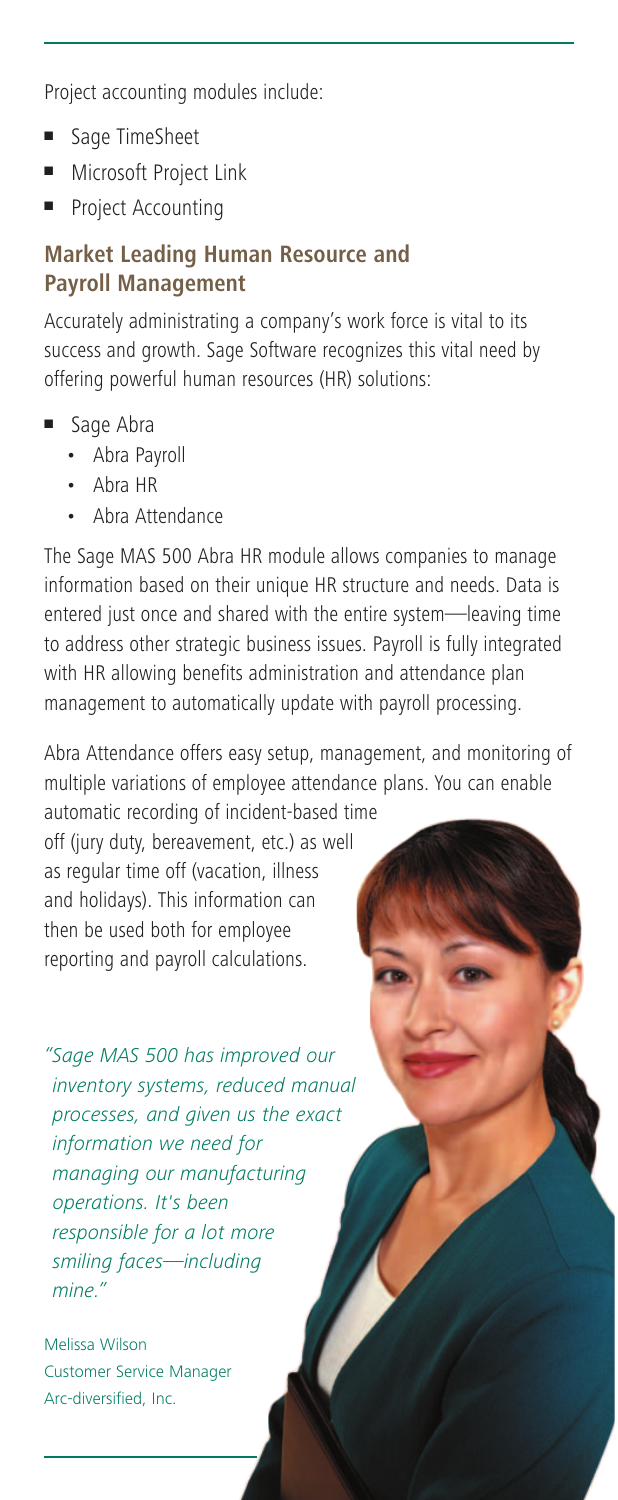

*"Sage MAS 500 is a good, strong accounting package for us. We're running a quarter-billion dollar company on it. We wouldn't if it didn't work effectively."*

> Steve Abbott V.P. and Controller Cemstone Products Company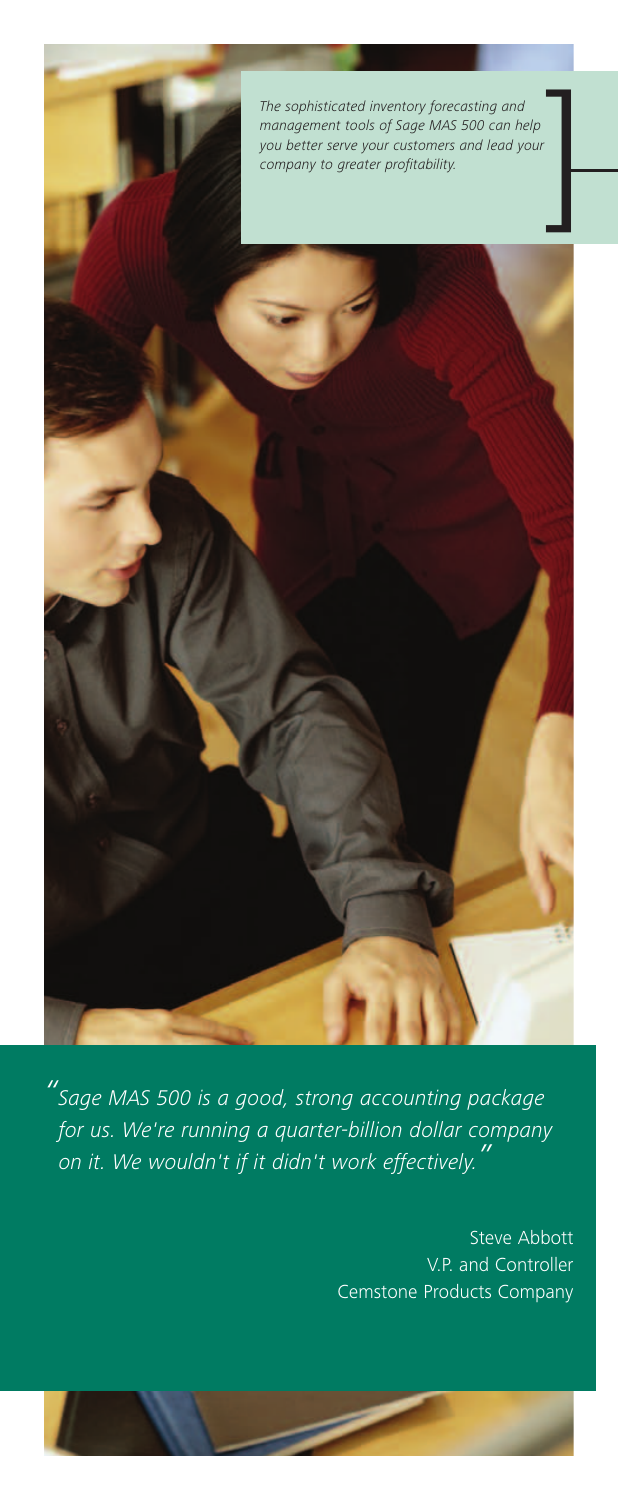| <b>Order Type</b>  | <b>Sales Order</b> | ×                  | <b>Status</b>              | Open              | 론                        |                  | Alicia Garage Doors  |           |                   |
|--------------------|--------------------|--------------------|----------------------------|-------------------|--------------------------|------------------|----------------------|-----------|-------------------|
| Number             | 0000000264         | ٧                  | Delivery<br>$\overline{a}$ | Ship              | $\overline{\phantom{a}}$ | <b>9 Enciria</b> |                      |           |                   |
| Customer           | AIG at             |                    | <b>Order Date</b>          | 06/05/2004        | Ξ                        | <b>USA</b>       | Pine Bush, NY 12566- |           |                   |
| Ship To            | AlG at             | $\frac{1}{2}$      | Expiration                 | $^{\prime}$       |                          |                  |                      |           |                   |
| Salesperson        | Vincent            |                    |                            |                   | Ξ                        | <b>Total USD</b> |                      |           | $$18,720.57$ -    |
| Customer PO A12978 |                    |                    |                            |                   | Payments                 |                  | Process Order        |           | More>>            |
|                    |                    |                    |                            |                   |                          |                  |                      |           |                   |
|                    |                    |                    |                            |                   |                          |                  |                      |           |                   |
|                    | I-2-3-5 (5 / 2 4 0 |                    |                            |                   |                          |                  |                      |           |                   |
|                    | Item               | <b>Qty Ordered</b> | <b>UOM</b>                 | <b>Unit Price</b> |                          | Sales And        | Delivery             | <b>SC</b> |                   |
|                    | <b>PSZSPK215</b>   |                    | 2.0000 Case                | 480,000           |                          | 960.00 Ship      |                      | ÷         | PSZ <sub>P</sub>  |
| 2                  | <b>PSZHD160G</b>   |                    | <b>SEach</b>               | 202,000           |                          | 1.010.00 Ship    |                      | ⊽         | <b>PSZ 16</b>     |
| $\overline{a}$     | PSZSC24            |                    | 2 Case                     | 150,000           |                          | 300 00 Ship      |                      | ⊽         | PSZ In            |
| 4                  | PSZMem512          |                    | <b>KIE ach</b>             | 145,000           |                          | 725 00 Ship      |                      |           | $\n  PSZ 51$      |
| 5                  | PSZSYS1001         |                    | $s$ Fach                   | 1,829,000         |                          | 5.487.00 Ship    |                      | ×         | PSZ <sub>St</sub> |
| R                  | <b>PSZSPK215</b>   | 2.0000 Box         |                            | 960,000           |                          | 1.920.00 Ship    |                      | ☞         | PSZ P.            |
| 7                  | PSZHD80G           |                    | <b>ElEach</b>              | 135,000           |                          | 810.00 Ship      |                      | Ψ         | <b>PSZ 80</b>     |
| 8                  | <b>PSZSC24</b>     |                    | <b>SIE</b> ach             | 30,000            |                          | 180.00 Ship      |                      | ₽         | PSZ In            |
| ь<br>q             | PSZMem512          |                    | <b>ALE</b> ach             | 145,000           |                          | 870.00 Ship      |                      | σ         | PSZ <sub>51</sub> |

## **Customization Tools: World-Class Development Toolkit**

Sage MAS 500 customization tools provide a foundation for Visual Studio.NET business application development—the basis of Sage MAS 500 itself. Designed to significantly reduce the cost of developing customized business applications, these components allow you to improve system efficiency by easily modifying screens and forms, developing additional controls for your system, and programming with the original source code.

- The Customizer module gives you the ability to easily modify screens and forms to match your specific business processes, improve staff productivity, and achieve the desired look and feel. It also enables you to add industry-specific features, even if you lack extensive programming knowledge, without making changes to source code.
- **■** The Software Development Kit of Sage MAS 500 lets you finish your development tasks faster and at a lower cost. It provides Visual Basic controls, wizards and utilities to solve housekeeping issues, including concurrency, user interface, security models, data handling, and more. With housekeeping issues handled by the Software Development Kit, your developers are free to build add-on programs or interface controls to Sage MAS 500, saving you development time and money.
- Sage MAS 500 Source Code, for code development and implementation, is available if required.